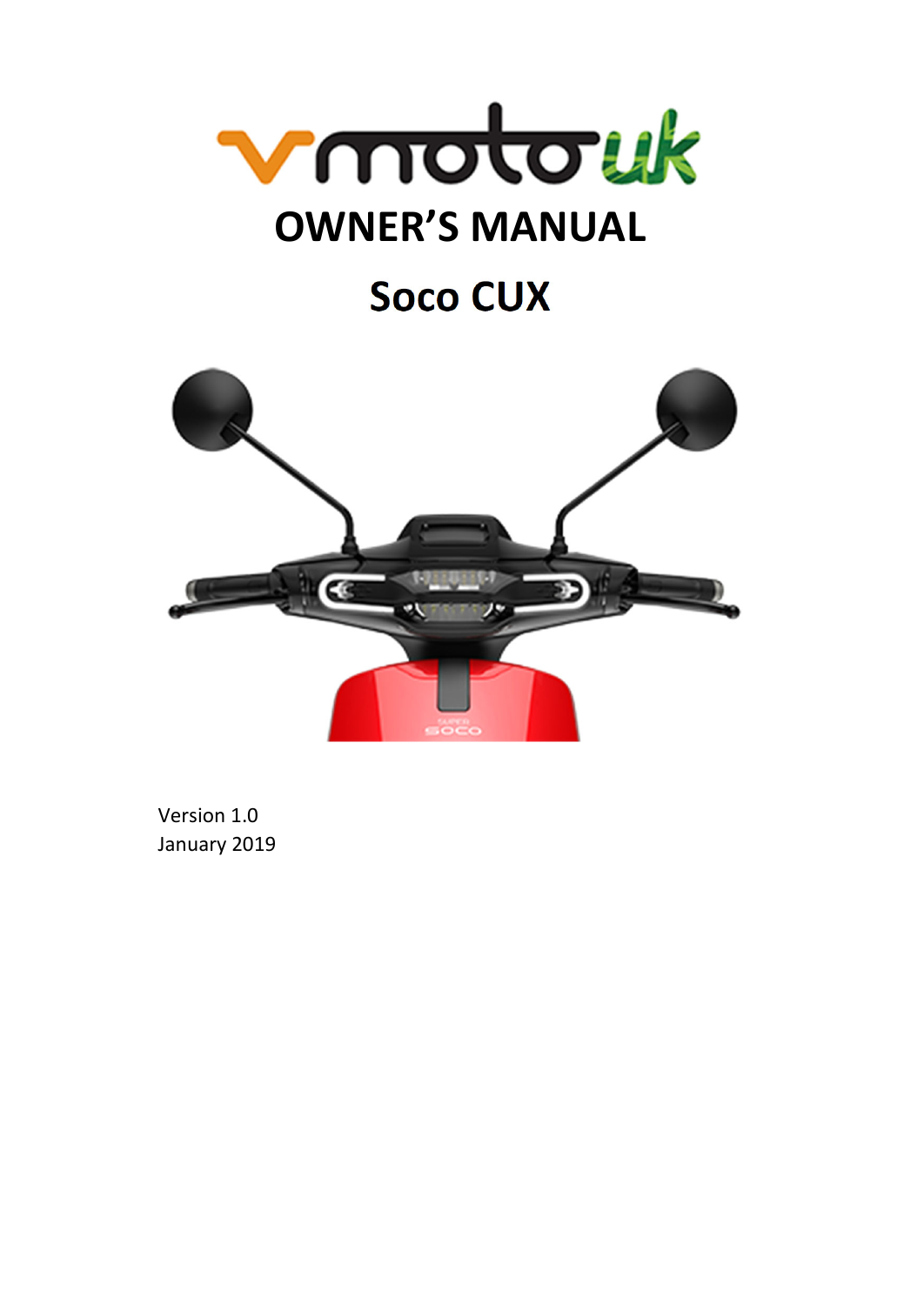Congratulations on purchasing your Soco electric motorcycle. We wish you an enjoyable and safe riding experience.

For your safety and comfort, we recommend that you read carefully the whole of this manual before using the motorcycle. If you have any questions, you should contact either Vmoto UK using the details below, or a dealer authorised by Vmoto UK.

The contact details for Vmoto UK are:

| Telephone: | 0800 133 7304                                                      |
|------------|--------------------------------------------------------------------|
| Email:     | info@vmoto-uk.com                                                  |
| Address:   | Vmoto UK Distribution Limited<br>105 Sumner Street, London SE1 9HZ |

**You should always follow the instructions, maintenance and riding requirements set out in this manual and have after‐sales servicing carried out by an authorised dealer at the correct time. Failure to do so carries a risk of serious injury or death.** 

Before riding, take time to get acquainted with your motorcycle and how it works. To protect yourself and your investment, you should take responsibility for keeping your motorcycle well maintained. Scheduled servicing, pre‐ride and other periodic checks detailed in this manual are a must.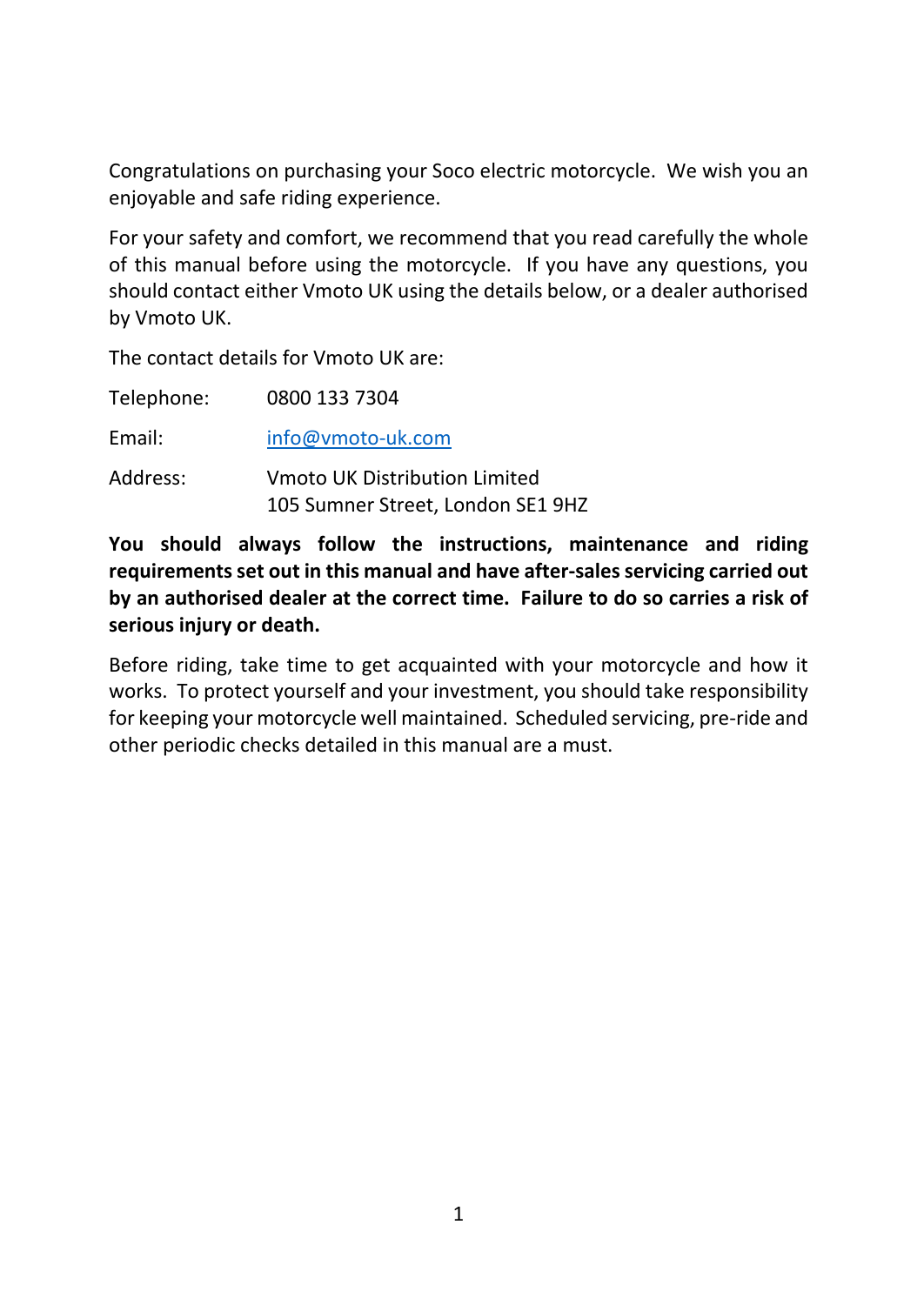# 1. Before using your motorcycle

- 1.1 Your motorcycle should be assembled by a properly qualified motorcycle mechanic at a dealer authorised by Vmoto UK.
- 1.2 You should undertake all training and certification that is legally required to ride your motorcycle. Also, if it's your first time riding this type of motorcycle, you should test in a quiet area away from traffic.
- 1.3 Ensure that you know about and obey all traffic laws and regulations.
- 1.4 Always use appropriate clothing, including armoured jacket and trousers, motorcycling boots, gloves and a properly‐fitted helmet.

## 2. Riding style and safety

- 2.1 Ride with foresight and consideration for other road users. Always keep both hands on the handlebars while riding and turn the throttle slowly.
- 2.2 Never ride when under the influence of alcohol or drugs which may affect riding capability.
- 2.3 Ride with exceptional care on bumpy, loose or wet surfaces.
- 2.4 Pay attention to any unusual noises or handling of the motorcycle. If in doubt, check it out.
- 2.5 Always undertake the pre-ride checks mentioned in this owner's manual.
- 2.6 The motorcycle has a side stand. Ensure that the motorcycle is on an even, stable surface before using the stand.
- 2.7 Never use your mobile telephone or do anything else which may distract you from riding or from other road users.
- 2.8 Always service your motorcycle at an authorised Vmoto dealer in accordance with the service schedule set out in this owner's manual.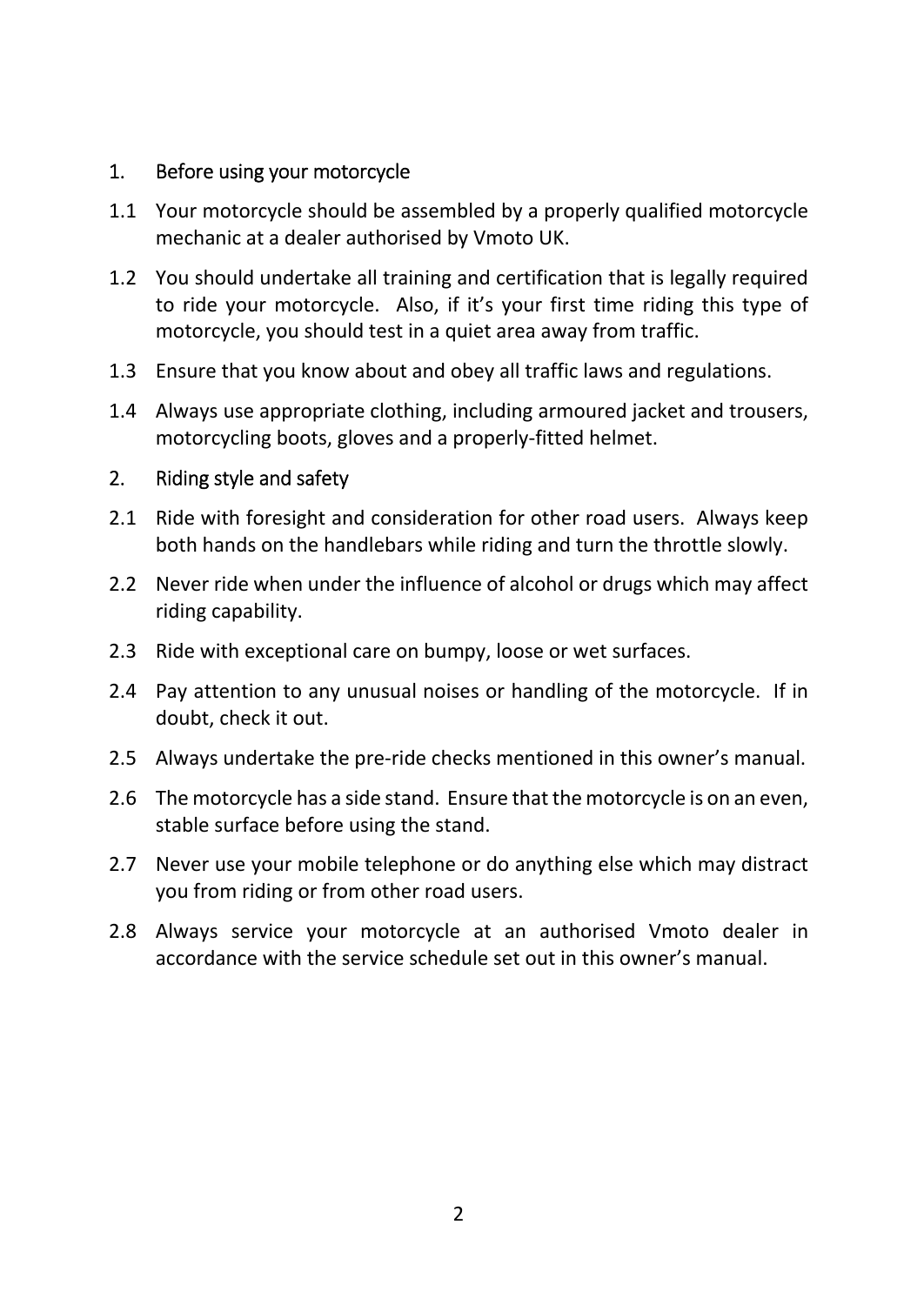# 3. Vehicle schematics

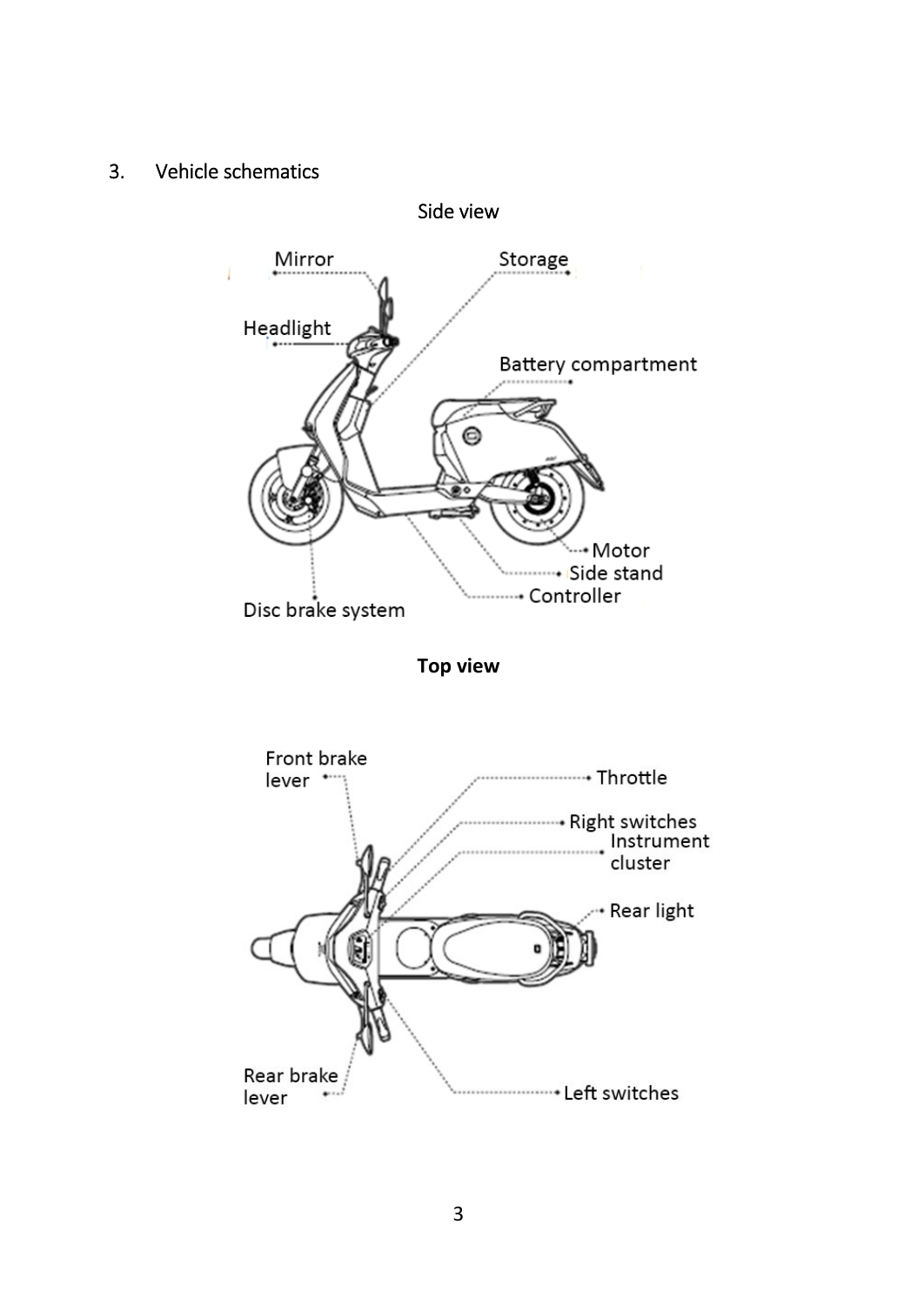## 4. Instrument cluster



- **1 Speed display** Displays the current speed
- **2 Clock/ error code display** Shows current time, or an error code if an error is present
- **3 Riding mode ‐** Shows riding mode:
	- $1 F$ co
	- 2 Normal
	- 3 ‐ Sport
- **4 Mileage ‐** Shows the total mileage of the vehicle or the current trip
- **5 / 6 Battery state of charge ‐** Indicates current battery status in bars and as a percentage
- **7 Data connection** shows whether a data connection is present

**Cruise control light** – indicates cruise control engaged



- **Indicator light** shows when the indicator is on
- 庄利 **Battery error light** – indicates battery error
- ≣O. **High beam indicator light** – high beam on
- $\Omega$
- **Error light**



**Charging**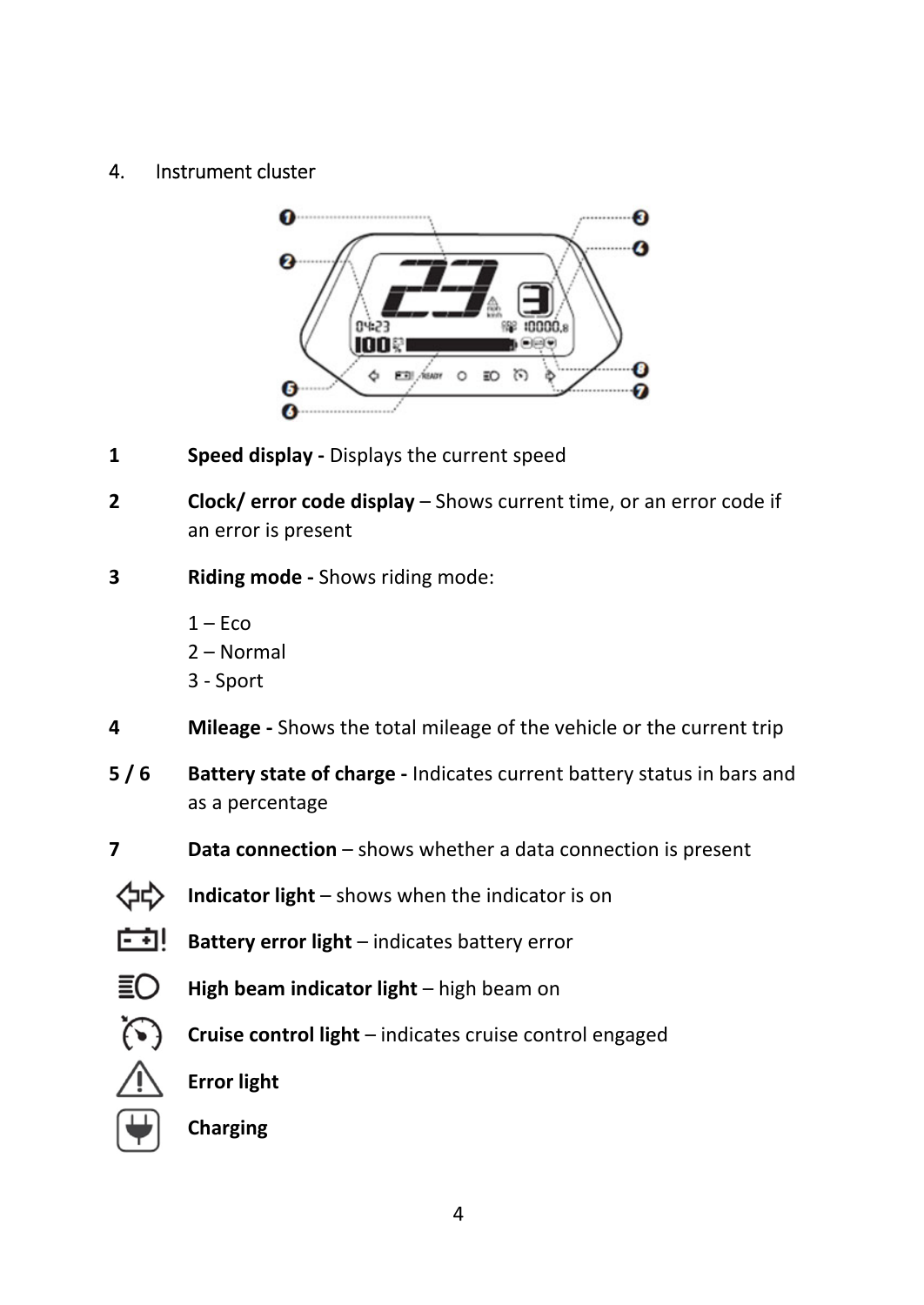# 5. Handle switches

## 5.1 Left hand side



- **1 Horn** press to sound
- **2 Indicator** push in direction of indication; centre to cancel
- **3 High / dipped beam** press to select
- **4 Cruise control** With throttle at a constant angle, press to engage cruise control; accelerate or brake to cancel
- 5.2 Right hand side (1)



1. SET button – changes instrument display

‐ Press for less than 2 seconds to switch between total mileage (odometer) and trip mileage

‐ Press for more than 2 seconds but less than 8 seconds to reset the trip mileage

‐ Press for more than 8 seconds to switch between mph and km/h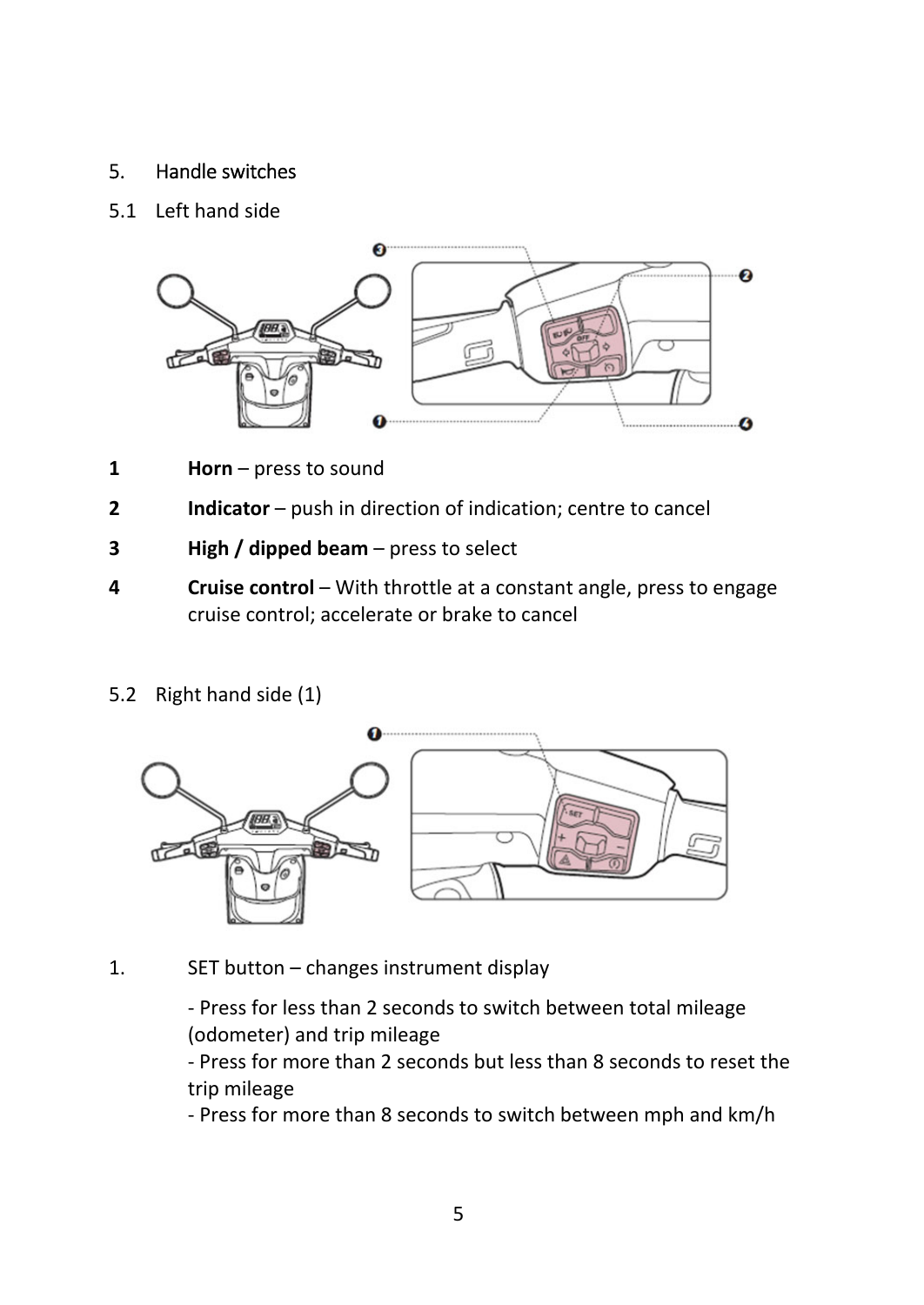# 5.3 Right hand side (2)



- **2 Gear change button** push left to increase gear, right to decrease
- **3 Hazard flasher** push on and off
- **4 Parking button** press to park, press again to disengage; READY indicates ready to ride

# 6. Starting and locking

6.1 How to start



**O** Press to start

**O** Disengage park mode <sup>O</sup> 'READY' light shows <sup>O</sup> Happy riding!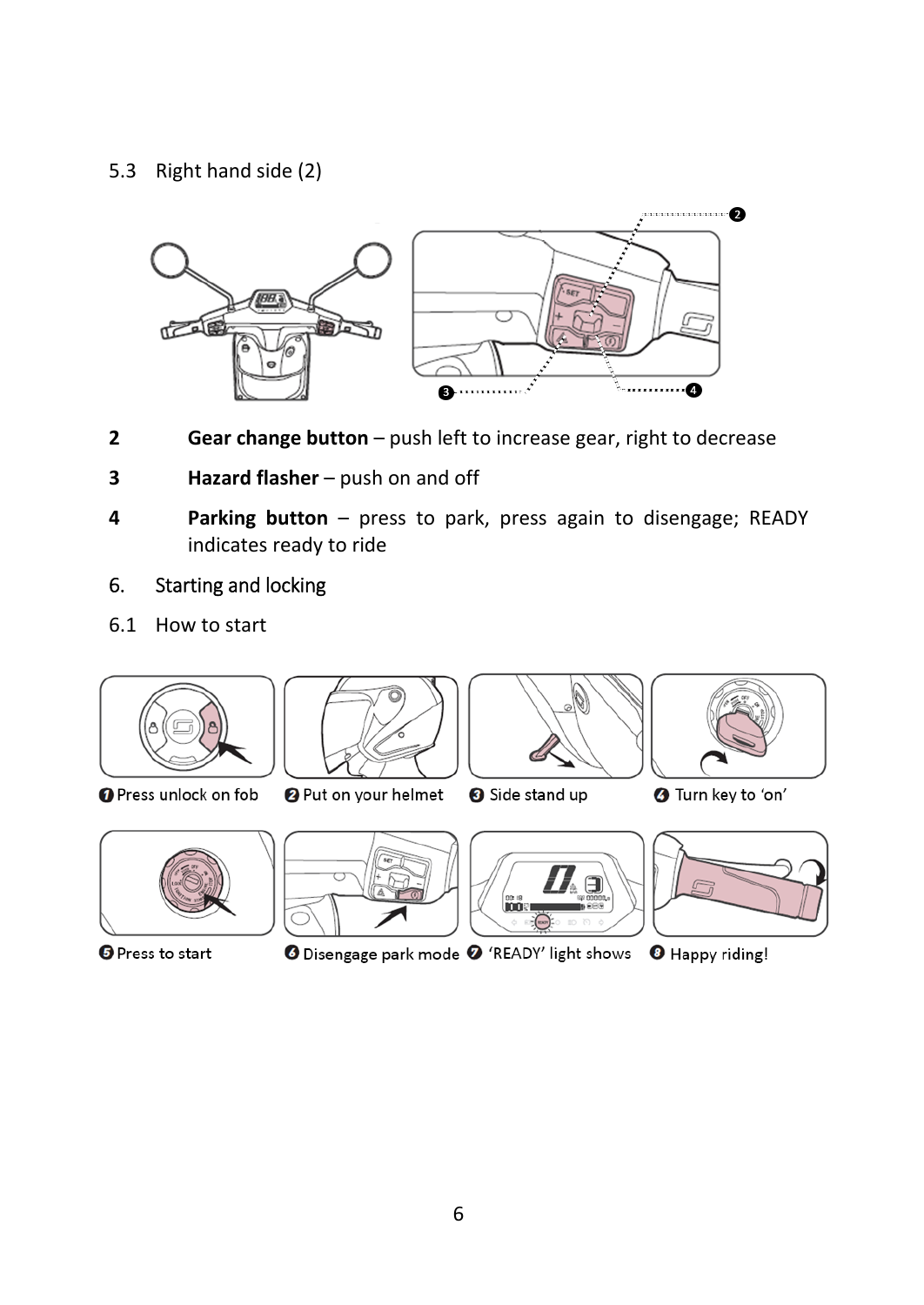### 6.2 Intelligent key fob

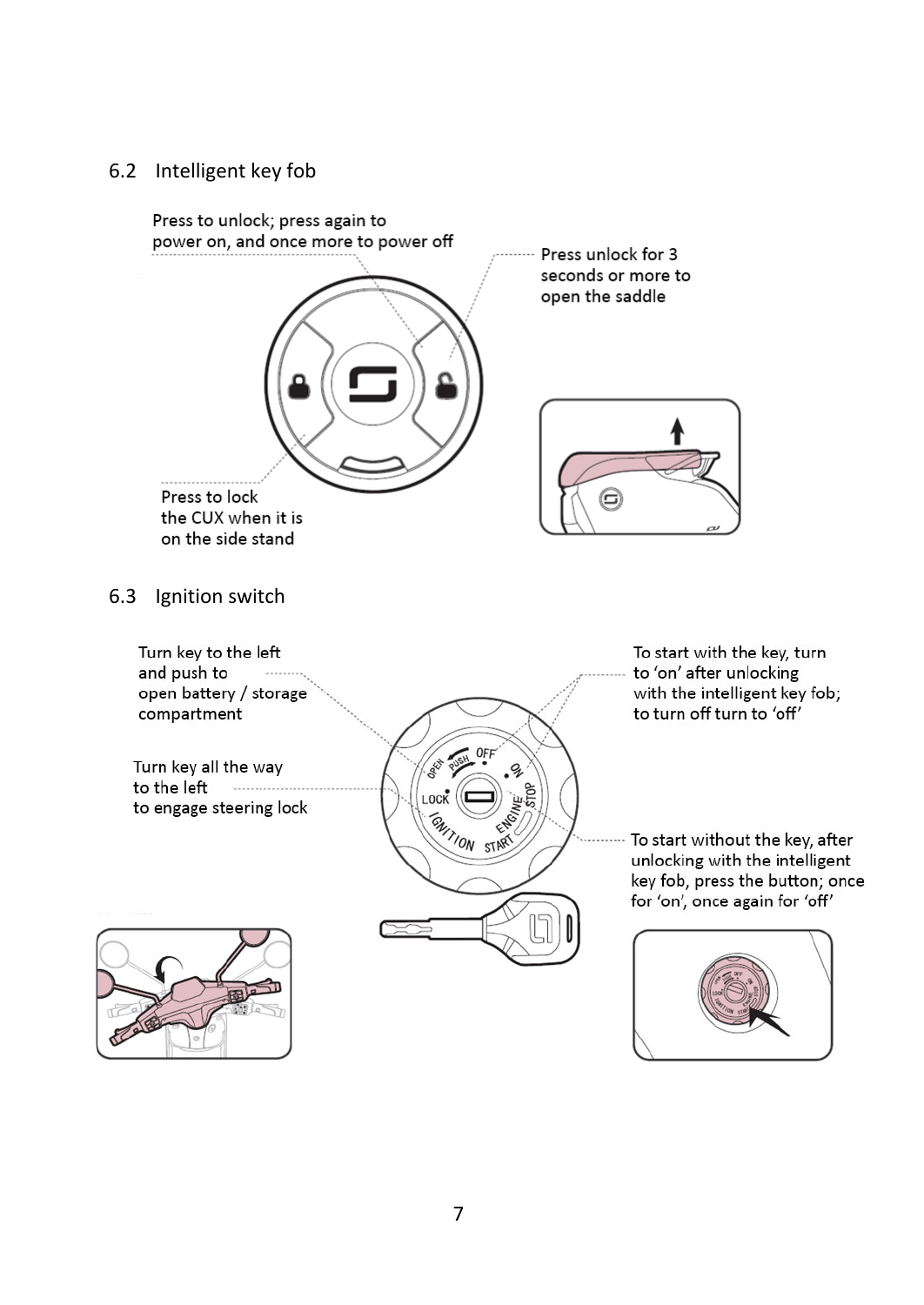## 6.4 Safety switch



The safety switch is located under the seat. Turn to 'on' to power on the motorcycle. Turn to 'off' to power down. Note that this prevents the alarm and anti‐theft from functioning. The motorcycle should always be powered down if not used for a long period of time, to prevent damage to the battery.

#### 7. Pre‐ride checks

- 7.1 Check tyre inflation (see paragraph 11.4), tread and wear and ensure no foreign objects are present. If tyres are worn or punctured, they must be replaced immediately.
- 7.2 Check brake operation and levels of brake fluid (on the handlebars next to the brake levers). Make sure that discs and pads are not worn or damaged and that the disc is not warped.
- 7.3 Move the steering from side to side, ensuring that the movement is smooth and not loose and that there is an equal turn angle in both directions.
- 7.4 Ensure charge level is sufficient for the journey. **Do not start a ride with less than 20% battery.**
- 7.5 While the motorcycle is off or in parking mode, check that throttle operation is smooth.
- 7.6 Check operation of headlights (dipped and full beam), indicators (front and rear) and horn.
- 7.7 Ensure that there are no error messages showing (see paragraph 12).
- 7.8 Ensure that you are wearing a helmet and appropriate motorcycle clothing.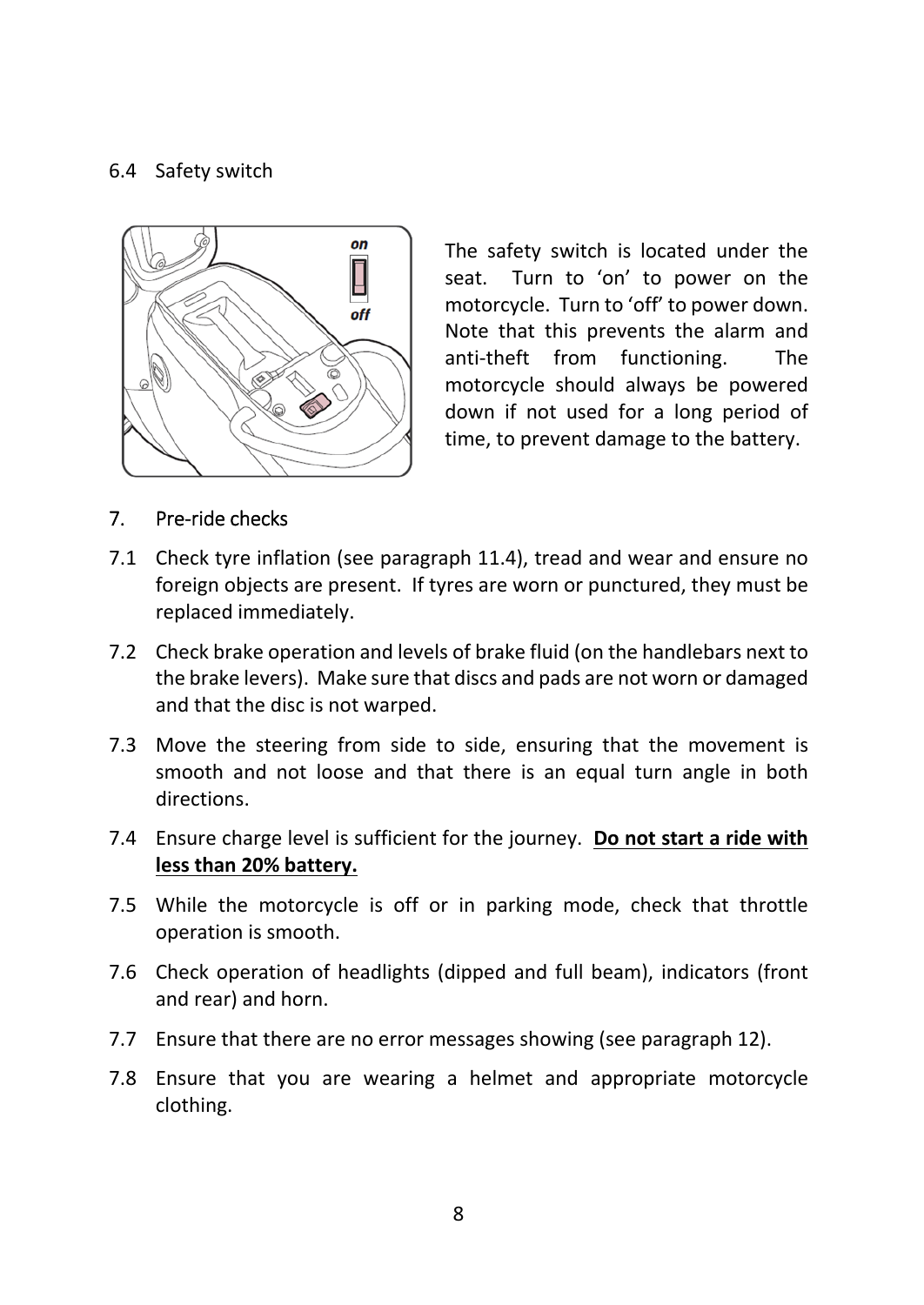# 8. Loading

- 8.1 For storage, only use either the spare battery compartment or the tray on top of the battery compartment. The maximum loading of a motorcycle is 153kg, including rider, passenger and cargo.
- 8.2 The motorcycle is certified for a maximum of 2 people and the loading above. **Overloading is extremely unsafe**.

## 9. Battery

- 9.1 For the first 3 charges, ensure that the motorcycle is fully charged. **Also, make sure that the motorcycle receives a full charge at least every 2 months.**
- 9.2 The charger will stop automatically. It is not possible to reverse the polarity. Charging for a long time / overnight will not damage the battery or the charger. However the motorcycle should not be left plugged in for more than 24 hours.
- 9.3 A full charge takes approximately 7-8 hours.
- 9.4 Riding with a battery less than 10% can cause the motorcycle to power off. This is normal under‐voltage protection for the battery. **If this happens, do not ride again until the battery is charged.**
- 9.5 The battery can deplete over time as the motorcycle systems consume electricity; this is normal. Always charge the battery before use.
- 9.6 Mileage per charge is stated in ideal conditions; ambient temperature and weather conditions, loading and riding style all influence range. For tips on getting the best range, contact your dealer.
- 9.7 After completing a ride, charge the motorcycle to ensure full battery for the next ride.
- 9.8 If storing the motorcycle, ensure that the safety switch is in the off position and that the battery is unplugged. Preferably, remove the battery from the motorcycle for storage and ensure charged at least every two months. Failure to do so will deplete the battery and may lead to it needing replacement. Recharge the battery after storage.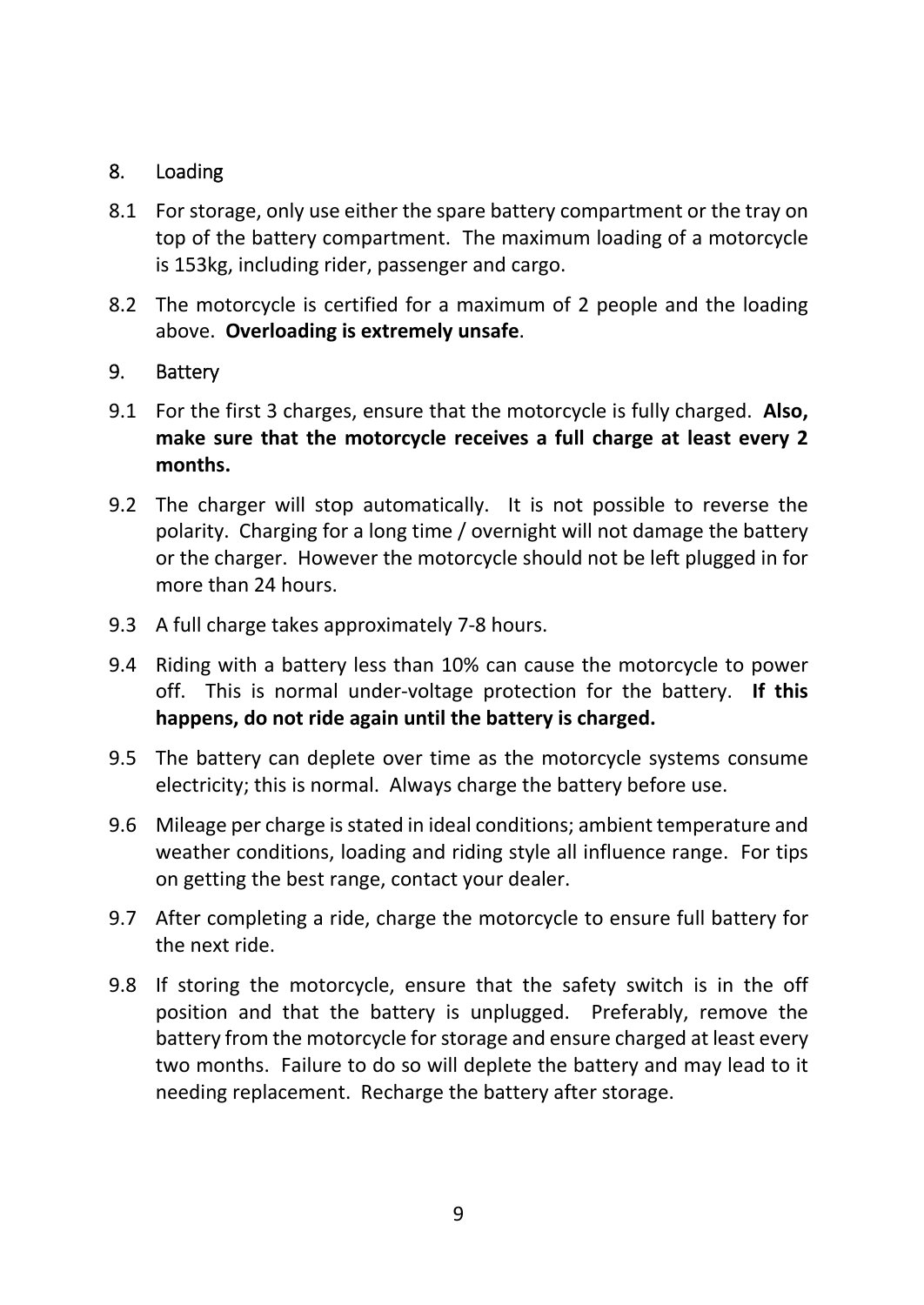# 9.9 Charging the motorcycle



- 1 Open the battery compartment
- 2 Turn the safety switch to 'off'
- 3 Take out the battery pack
- 4 Connect the charger to the battery
- 5 Connect the charger to AC current
- 9.10 The charger can become hot in use. For this reason it must be used in a dry, ventilated place and left on a surface which is non‐flammable and non‐insulating. Do not leave the charger on soft surfaces.
- 9.11 **Never leave the motorcycle with a depleted battery as this can cause the battery voltage to dip below minimum and require replacement.**
- 9.12 **Using the motorcycle with a depleted battery will shorten the life of the battery and can make the battery inoperable (requiring replacement).**
- 9.13 **Do not attempt to modify or disassemble the battery, or perform any diagnostics. This is extremely dangerous and can result in fire and explosion.**
- 9.14 Do not charge the motorcycle with the ignition turned on.
- 9.15 The operational temperature range for the battery is 0°C to 40°C. The temperature range for charging the battery is 0°C to 30°C. The temperature range for storage of the battery is  $0^{\circ}$ C to  $30^{\circ}$ C, ambient humidity ≤65%RH. Using the motorcycle or charging or storing the battery outside of the stated ranges will damage the battery. If the ambient temperature is outside the stated range for operation or charging, move the motorcycle to a place where it will cool / warm and do not use or charge until the motorcycle temperature is within the stated range.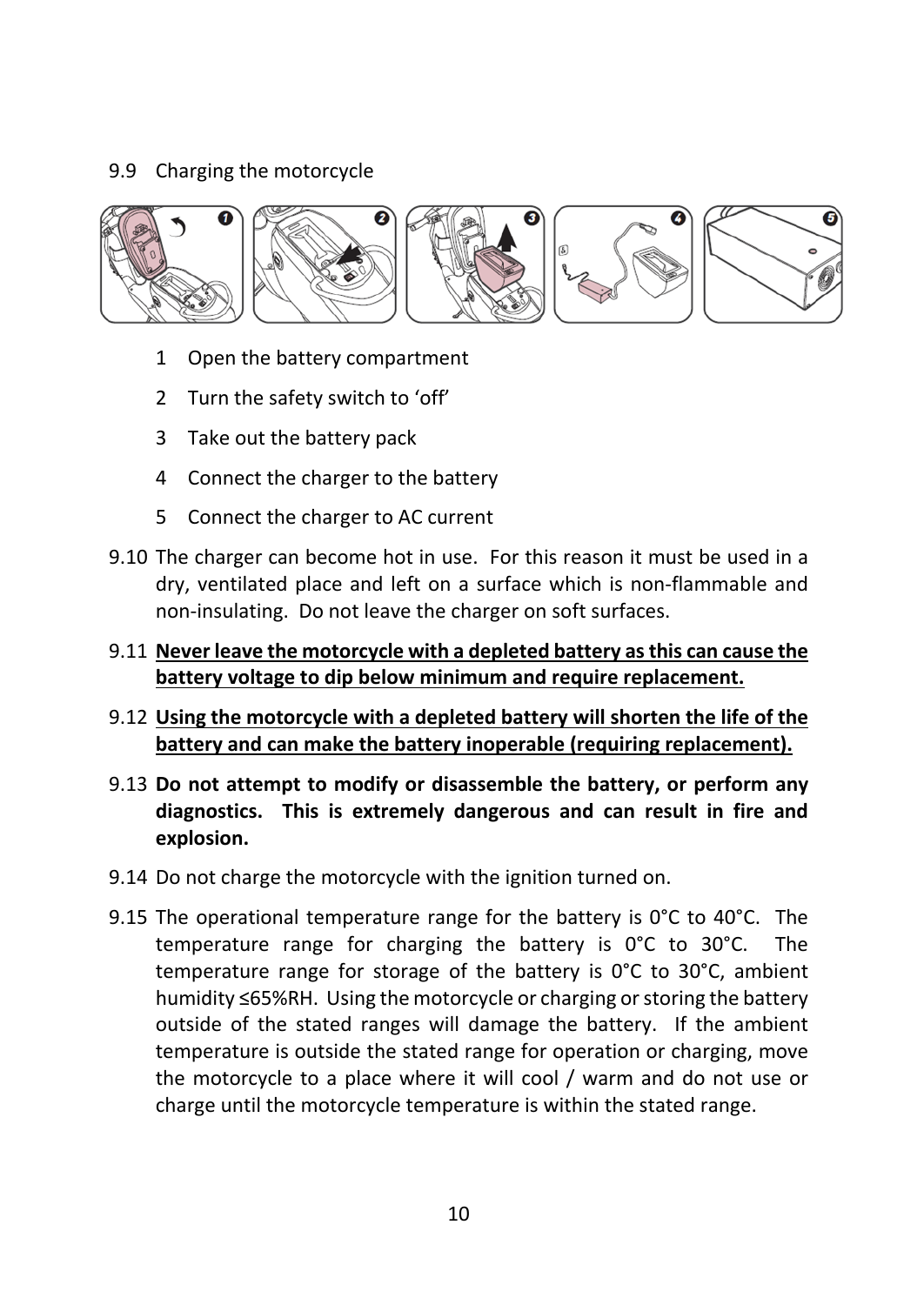# 10. Electrical safety

- 10.1 Only use the original charger and cables supplied with the motorcycle. Use of other chargers or cables is dangerous. Replace fuses in the charger plug with the same type.
- 10.2 Only once the charger is connected to the motorcycle, plug the charger into a 13A outlet.

## 10.3 **Do not plug the other end into the 13A outlet until the charging cable is connected to the motorcycle.**

- 10.4 The battery lights indicate the level of charge in the battery.
- 10.5 No adaptation should be required to domestic wiring although ensure that miniature circuit breakers (MCBs) are fitted at the distribution box. If in doubt, ask an electrician.
- 10.6 The battery should be stored in a clean, dry, ventilated space. Keep the motorcycle and battery outside residential buildings and away from corrosive substances, fire and heat sources.
- 10.7 **Never charge the motorcycle in the wet, or in damp conditions. Never leave extension cables outside or on the ground. Using any electrical appliance (including your motorcycle charger) in the wet is extremely dangerous and can lead to serious injury or death.**
- 10.8 If the motorcycle is involved in an accident, and the battery box is compromised, there is a very small risk of fire and explosion. The battery box is located underneath the motorcycle seat.
- 10.9 If the motorcycle becomes hot to the touch, starts smoking or gives off a strange smell you should stop riding and move to a safe distance from the motorcycle before calling emergency services. Inform emergency services that the motorcycle uses lithium ion batteries.

## 11. Vehicle maintenance

11.1 You should clean your motorcycle regularly, using products specifically designed for motorcycles. Do not use rough or abrasive cleaning products as they will damage the finish.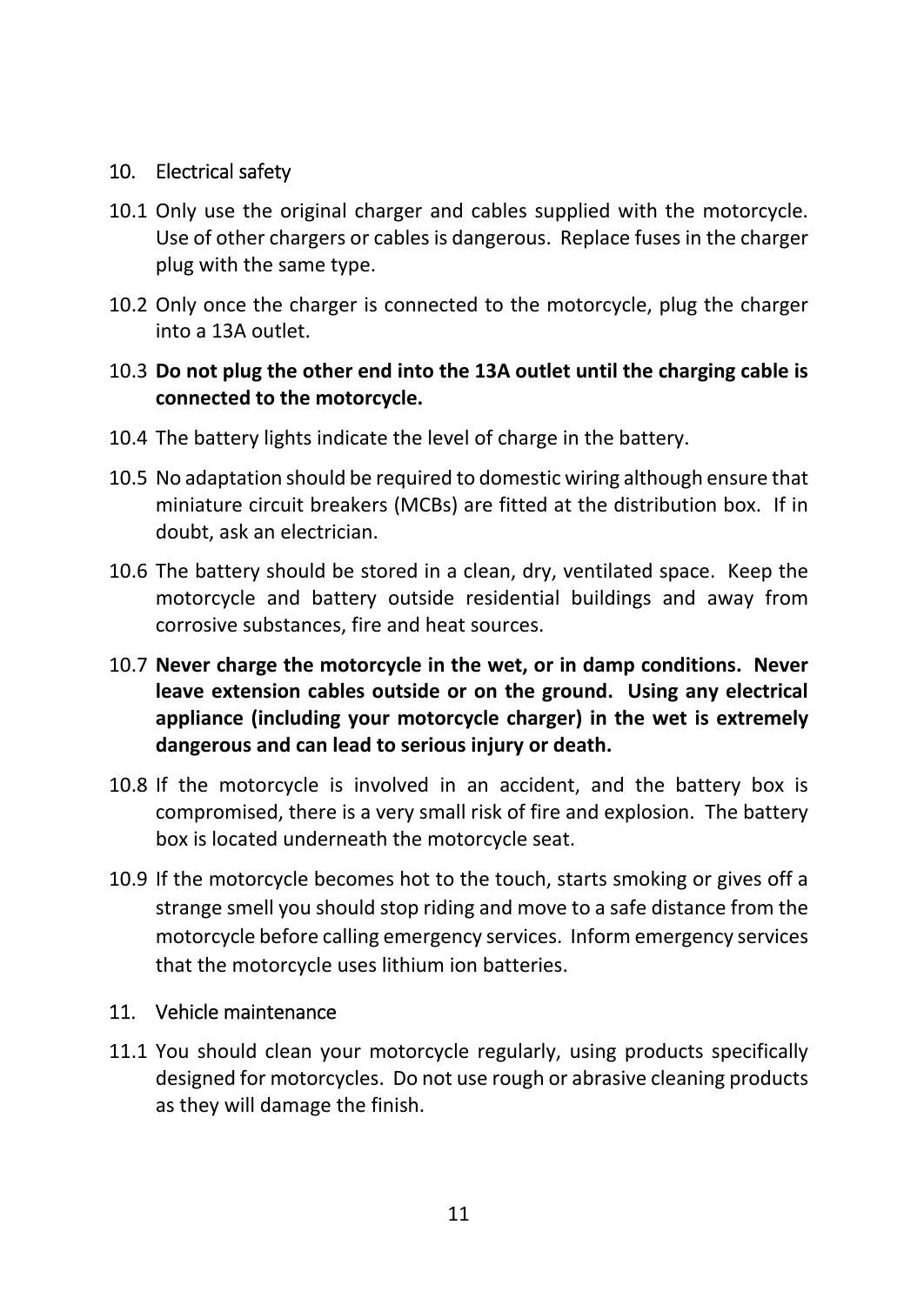- 11.2 Vehicles parked outside must be covered with a waterproof cover in order to protect from sun damage and water ingress.
- 11.3 **Do not use high pressure cleaners. They can penetrate the seals and cause electrical faults. Cleaning with a high pressure cleaner is dangerous.**
- 11.4 The only other user maintenance that should be carried out is charging and tyre inflation. The correct pressure for the tyres is:
	- (a) front: 36 PSI
	- (b) rear: 36 PSI
- 11.5 Low tyre pressure or worn tyres will affect range and handling.
- 11.6 All other mechanical issues or error messages should be referred to a dealer authorised by Vmoto UK. If an error message appears, in the first instance turn the motorcycle off and then on again using the safety switch.

| Fault                                                      | Likely cause of fault                                       | Action                                          |
|------------------------------------------------------------|-------------------------------------------------------------|-------------------------------------------------|
| The vehicle is dead and the<br>start button does not light | 1 <sub>1</sub><br><b>The</b><br>battery is not<br>connected | 1. Connect the battery                          |
|                                                            | 2. The safety switch is in the<br>off position              | 2. Move the safety switch to<br>the on position |
| With the power on, upon<br>opening the throttle, the       | 1. The battery is depleted                                  | 1. Charge the battery                           |
| motorcycle does not move                                   | 2. The side stand is out                                    | 2. Put the side stand away                      |
|                                                            | 3. Parking mode is active                                   | 3. Deactivate parking mode                      |
|                                                            | 4. The brake is on                                          | 4. Release the brake                            |
|                                                            | 5.<br>The throttle switch is<br>faulty                      | 5. Contact after sales care or<br>dealer        |
|                                                            | 6. Controller plug is loose                                 | 6. Contact after sales care or<br>dealer        |
|                                                            | 7. Controller fault                                         | 7. Contact after sales care or<br>dealer        |
| Slow speed or short range                                  | 1. Battery is low or depleted                               | 1. Charge the battery                           |

## 12. Troubleshooting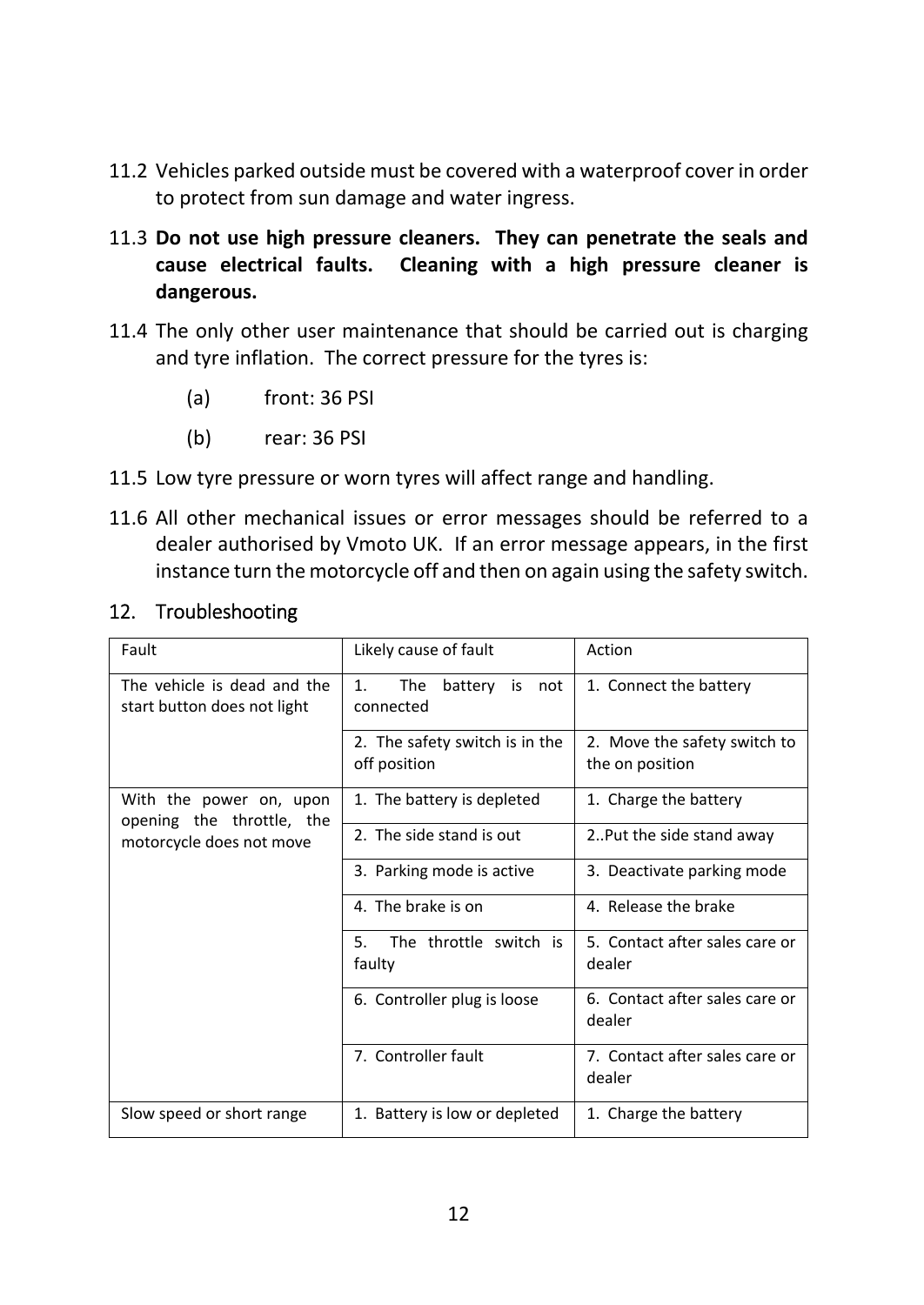|                             | 2. Tyre pressures are too low                                                                                                      | 2. Check tyre pressures and<br>inflate if necessary; riding<br>with low tyre pressures also<br>causes handling issues |
|-----------------------------|------------------------------------------------------------------------------------------------------------------------------------|-----------------------------------------------------------------------------------------------------------------------|
|                             | 3.<br>The<br>motorcycle<br>is<br>overloaded                                                                                        | 3. Decrease the load; this is<br>dangerous                                                                            |
|                             | 4.<br>The<br>brakes<br>require<br>adjustment                                                                                       | 4. Check brake pad wear and<br>if necessary contact after<br>sales care or dealer                                     |
|                             | 5.<br>The battery is old or<br>requires replacement                                                                                | 5. Replace the battery                                                                                                |
| The battery will not charge | 1. Bad connection                                                                                                                  | Check the connections<br>1.<br>between the battery and the<br>motorcycle and / or the<br>charger                      |
|                             | 2.<br>Non-original charger is<br>being used                                                                                        | 2. Use the original charger;<br>use of other chargers is<br>dangerous                                                 |
|                             | 3.<br>The battery is old or<br>requires replacement                                                                                | 3. Replace the battery                                                                                                |
| Console display 99          | Controller<br>communication<br>failure                                                                                             | Contact after-sales care or<br>dealer                                                                                 |
| Console display 98          | Controller<br>has<br>suspended<br>operation (owing to possible<br>overcurrent,<br>stall,<br>undervoltage<br>or<br>overtemperature) | Stop for a while and attempt<br>to start again                                                                        |
| Console display 97          | Controller power tube error                                                                                                        | Contact after sales care or<br>dealer                                                                                 |
| Console display 96          | Controller hall sensor error                                                                                                       | Contact after sales care or<br>dealer                                                                                 |
| Console display 95          | Controller throttle error                                                                                                          | Contact after sales care or<br>dealer                                                                                 |
| Console display 94          | communication<br>Battery<br>failure                                                                                                | Please check whether the<br>interface<br>charging<br>is<br>connected. if not contact<br>after sales care or dealer    |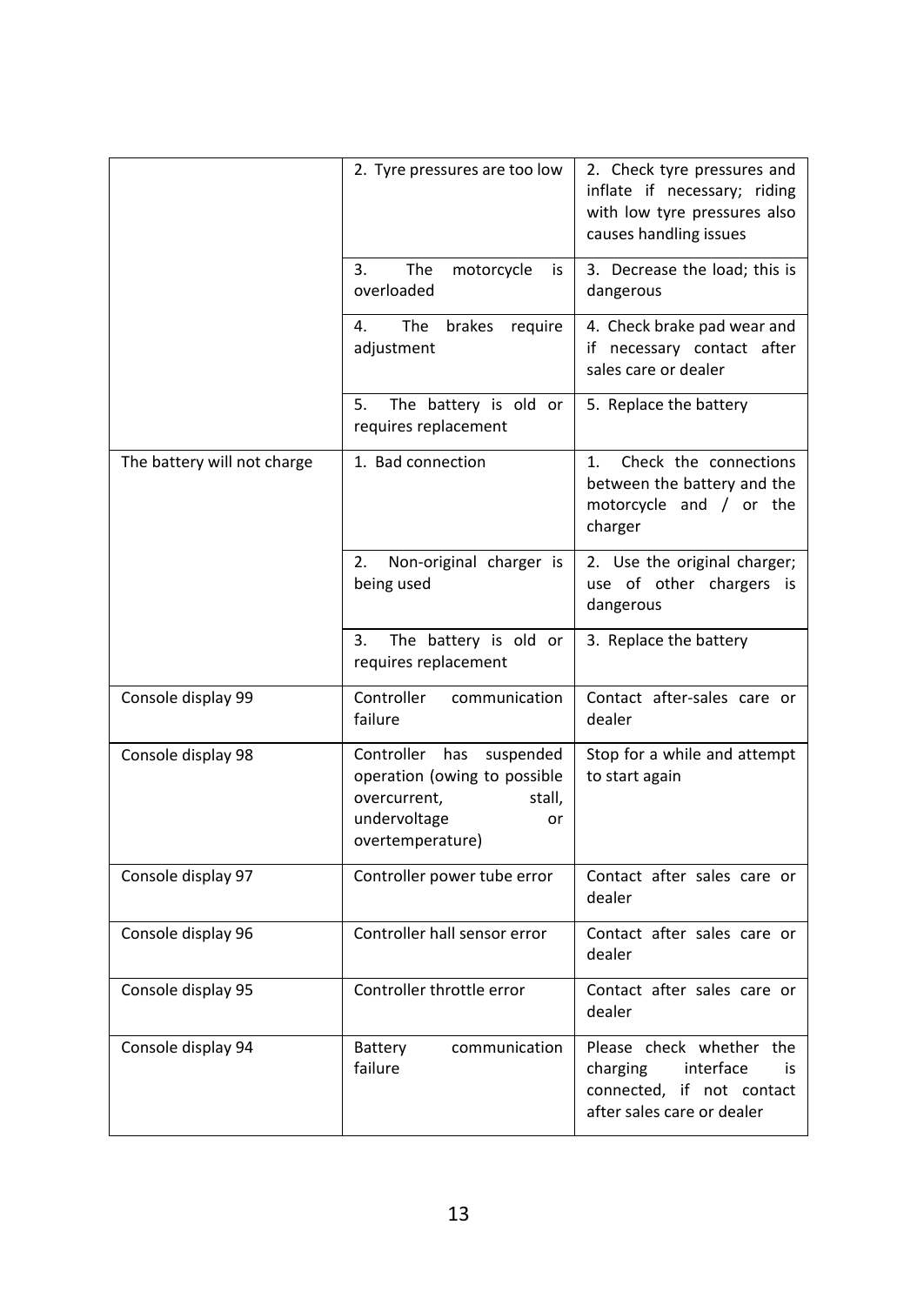| Console display 93 | Charge overcurrent                      | Stop charging and check the<br>charger                                                          |
|--------------------|-----------------------------------------|-------------------------------------------------------------------------------------------------|
| Console display 92 | Charge overvoltage                      | Stop charging and check the<br>charger                                                          |
| Console display 91 | Battery high temperature                | Stop charging / stop riding                                                                     |
| Console display 90 | discharge<br>Battery<br>overcurrent     | Stop riding immediately until<br>error resolves                                                 |
| Console display 89 | Charging low temperature                | Charge battery in a warmer<br>place and wait for it to warm<br>up                               |
| Console display 88 | Discharge low temperature               | Put battery in a warmer place<br>and wait for it to warm up                                     |
| Console display 87 | Network<br>connection<br>is<br>abnormal | Move motorcycle to a more<br>open space; if unresolved<br>contact after sales care or<br>dealer |
| Console display 86 | GPS connection exception                | Move motorcycle to a more<br>open space; if unresolved<br>contact after sales care or<br>dealer |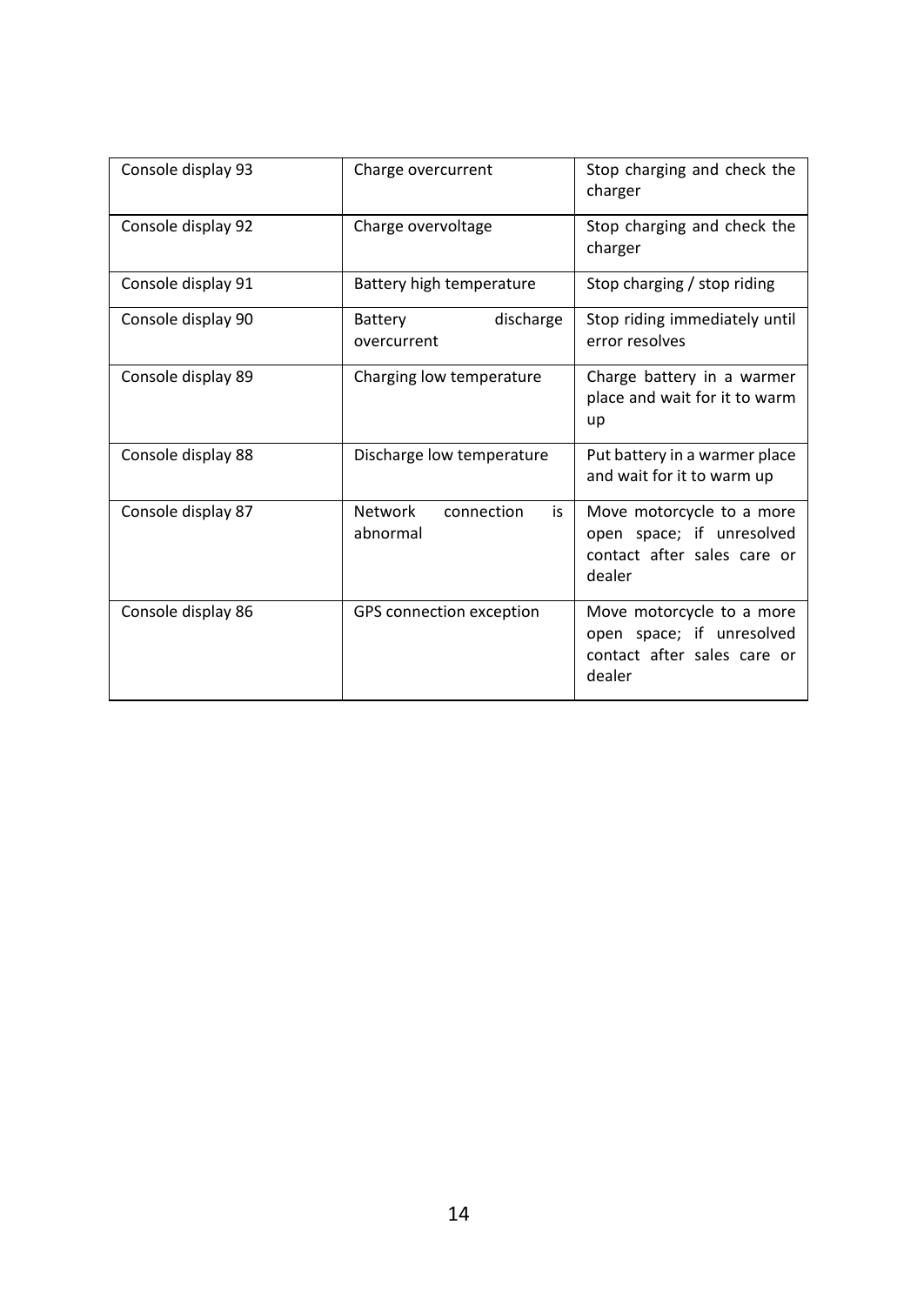## **Delivery certificate**

This certifies that a pre-delivery inspection has been carried out by an authorised dealer / Vmoto UK in accordance with PDI check sheets in force

> \_\_\_\_\_\_\_\_\_\_\_\_\_\_\_\_\_\_\_\_\_\_\_\_\_ Signature of tester and dealer stamp

\_\_\_\_\_\_\_\_\_\_\_\_\_\_\_\_\_\_\_\_\_\_\_\_\_ Date

Vehicle identification number (VIN):

Model name

Warranty version

Date of delivery

Dealer name and address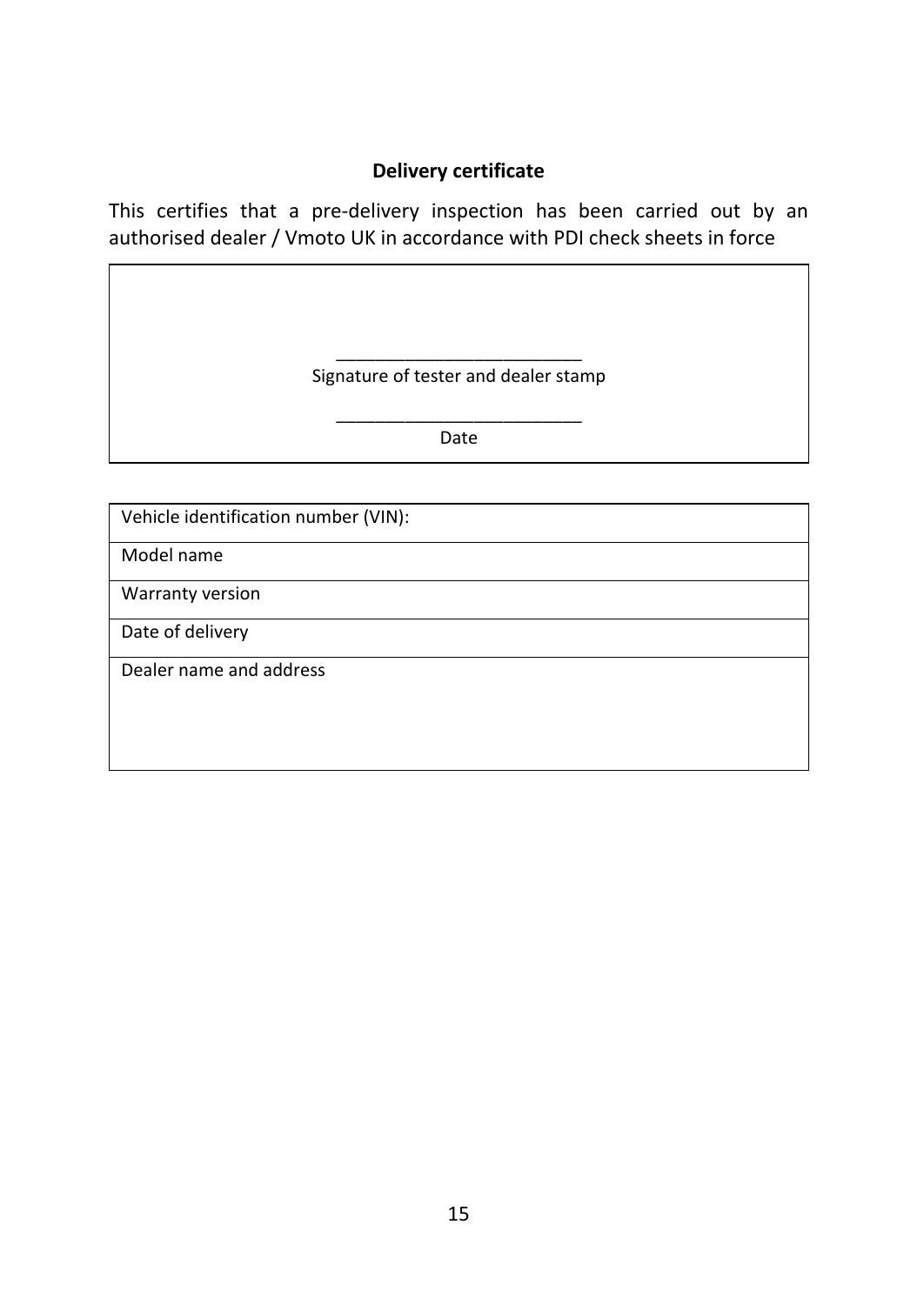# **Service history**

All of the inspections and services should be carried out either by Vmoto UK or a dealer authorised by Vmoto UK.

Inspections are due within 100 miles of when they are stated to be due. Inspections must be carried out at least annually, no matter what the distance ridden.

The mandatory checks to be carried out at each service are:

- Charge batteries (note battery guidelines) and check contacts
- Check tyre pressure and correct if necessary
- Check tyre wear and replace tyre(s) if necessary
- Check brake pads and discs and correct / replace if necessary
- Check all main screws against torque requirements
- Check screws, nuts and fastening points
- Check motor mountings, stand mountings, suspension struts, fork and handlebar bearing
- Check the functioning of front and rear suspension
- Check that all operating parts are in working order
- Check all lights
- Check directional stability, front and rear brakes and handlebar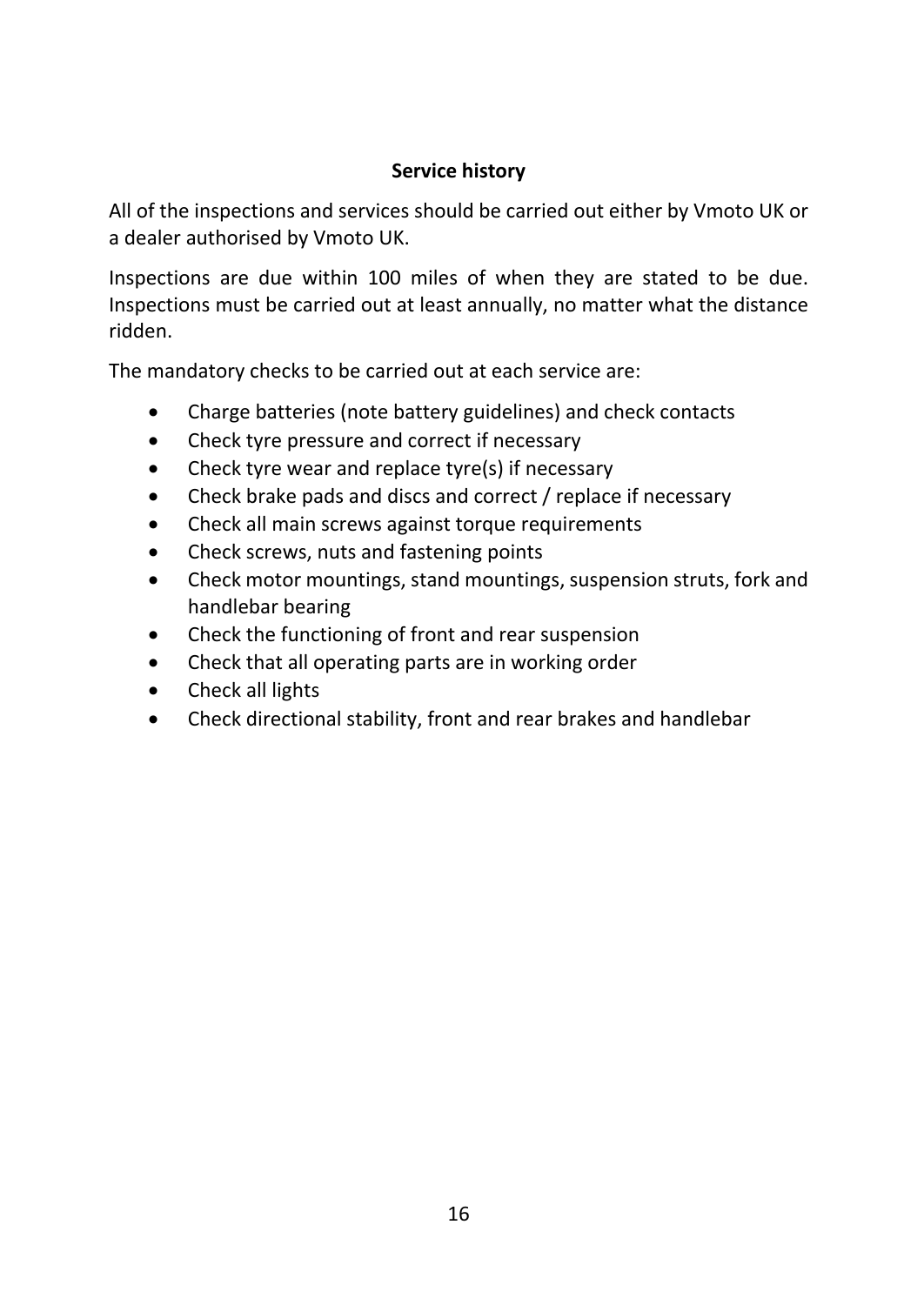| Inspection<br>500 miles or 6 weeks | Inspection<br>3,500 miles  |
|------------------------------------|----------------------------|
|                                    |                            |
|                                    |                            |
|                                    |                            |
|                                    |                            |
| Date, signature, stamp             | Date, signature, stamp     |
| Inspection                         | Inspection                 |
| 6,500 miles                        | 9,500 miles                |
|                                    |                            |
|                                    |                            |
|                                    |                            |
|                                    |                            |
| Date, signature, stamp             | Date, signature, stamp     |
| Inspection<br>12,500 miles         | Inspection<br>15,500 miles |
|                                    |                            |
| miles: ________________________    |                            |
|                                    |                            |
|                                    |                            |
|                                    |                            |
| Date, signature, stamp             | Date, signature, stamp     |
| Inspection<br>18,500 miles         | Inspection<br>21,500 miles |
| miles: $\frac{1}{2}$ miles:        |                            |
|                                    |                            |
|                                    |                            |
|                                    |                            |
| Date, signature, stamp             | Date, signature, stamp     |
|                                    |                            |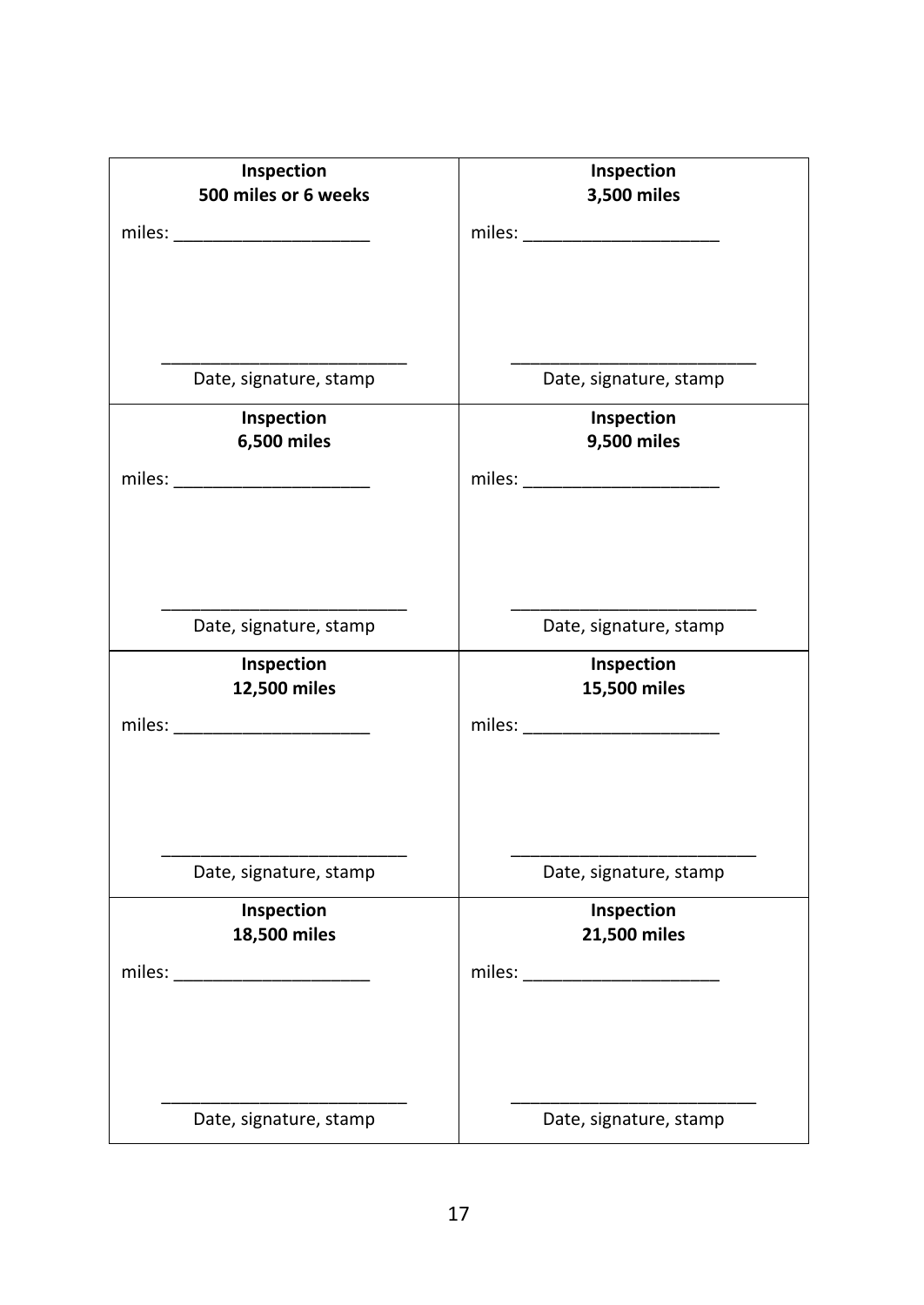| Inspection<br>24,500 miles                                                                                                                                                                                                                                                                                                                                                                                                                                                                                | Inspection<br>27,500 miles                                                        |
|-----------------------------------------------------------------------------------------------------------------------------------------------------------------------------------------------------------------------------------------------------------------------------------------------------------------------------------------------------------------------------------------------------------------------------------------------------------------------------------------------------------|-----------------------------------------------------------------------------------|
| miles: __________________________                                                                                                                                                                                                                                                                                                                                                                                                                                                                         |                                                                                   |
|                                                                                                                                                                                                                                                                                                                                                                                                                                                                                                           |                                                                                   |
|                                                                                                                                                                                                                                                                                                                                                                                                                                                                                                           |                                                                                   |
|                                                                                                                                                                                                                                                                                                                                                                                                                                                                                                           |                                                                                   |
| Date, signature, stamp                                                                                                                                                                                                                                                                                                                                                                                                                                                                                    | Date, signature, stamp                                                            |
| Inspection<br>30,500 miles                                                                                                                                                                                                                                                                                                                                                                                                                                                                                | Inspection<br>33,500 miles                                                        |
|                                                                                                                                                                                                                                                                                                                                                                                                                                                                                                           |                                                                                   |
|                                                                                                                                                                                                                                                                                                                                                                                                                                                                                                           |                                                                                   |
|                                                                                                                                                                                                                                                                                                                                                                                                                                                                                                           |                                                                                   |
|                                                                                                                                                                                                                                                                                                                                                                                                                                                                                                           |                                                                                   |
| Date, signature, stamp                                                                                                                                                                                                                                                                                                                                                                                                                                                                                    | Date, signature, stamp                                                            |
| Inspection<br>36,500 miles                                                                                                                                                                                                                                                                                                                                                                                                                                                                                | Inspection<br>39,500 miles                                                        |
| miles: ________________________                                                                                                                                                                                                                                                                                                                                                                                                                                                                           |                                                                                   |
|                                                                                                                                                                                                                                                                                                                                                                                                                                                                                                           |                                                                                   |
|                                                                                                                                                                                                                                                                                                                                                                                                                                                                                                           |                                                                                   |
|                                                                                                                                                                                                                                                                                                                                                                                                                                                                                                           |                                                                                   |
| Date, signature, stamp                                                                                                                                                                                                                                                                                                                                                                                                                                                                                    | Date, signature, stamp                                                            |
| Inspection                                                                                                                                                                                                                                                                                                                                                                                                                                                                                                | Inspection                                                                        |
| 42,500 miles<br>$miles: \begin{tabular}{@{}c@{}} \hline \hline \multicolumn{3}{c}{} & \multicolumn{3}{c}{} & \multicolumn{3}{c}{} \\ \hline \multicolumn{3}{c}{} & \multicolumn{3}{c}{} & \multicolumn{3}{c}{} \\ \hline \multicolumn{3}{c}{} & \multicolumn{3}{c}{} & \multicolumn{3}{c}{} \\ \hline \multicolumn{3}{c}{} & \multicolumn{3}{c}{} & \multicolumn{3}{c}{} \\ \hline \multicolumn{3}{c}{} & \multicolumn{3}{c}{} & \multicolumn{3}{c}{} \\ \hline \multicolumn{3}{c}{} & \multicolumn{3}{c$ | 45,500 miles<br>miles: $\sqrt{\frac{1}{2} \sum_{i=1}^{n} x_i^2 + \cdots + x_i^2}$ |
|                                                                                                                                                                                                                                                                                                                                                                                                                                                                                                           |                                                                                   |
|                                                                                                                                                                                                                                                                                                                                                                                                                                                                                                           |                                                                                   |
|                                                                                                                                                                                                                                                                                                                                                                                                                                                                                                           |                                                                                   |
| Date, signature, stamp                                                                                                                                                                                                                                                                                                                                                                                                                                                                                    | Date, signature, stamp                                                            |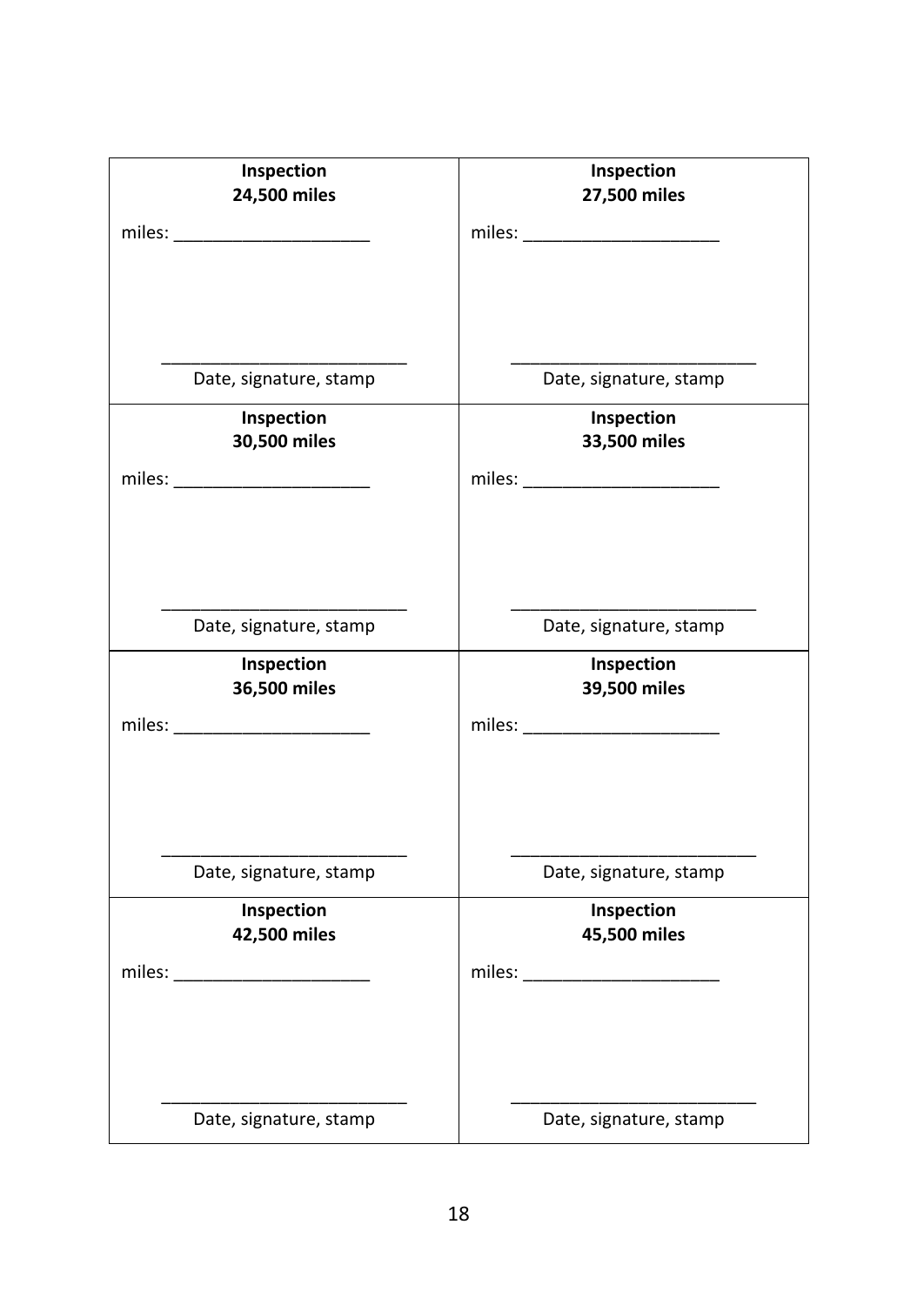| Inspection<br>48,500 miles                                                                                                                                                                                                                                                                                                                                                                                                                                                                                | Inspection<br>51,500 miles                                                        |
|-----------------------------------------------------------------------------------------------------------------------------------------------------------------------------------------------------------------------------------------------------------------------------------------------------------------------------------------------------------------------------------------------------------------------------------------------------------------------------------------------------------|-----------------------------------------------------------------------------------|
| miles: __________________________                                                                                                                                                                                                                                                                                                                                                                                                                                                                         |                                                                                   |
|                                                                                                                                                                                                                                                                                                                                                                                                                                                                                                           |                                                                                   |
|                                                                                                                                                                                                                                                                                                                                                                                                                                                                                                           |                                                                                   |
|                                                                                                                                                                                                                                                                                                                                                                                                                                                                                                           |                                                                                   |
| Date, signature, stamp                                                                                                                                                                                                                                                                                                                                                                                                                                                                                    | Date, signature, stamp                                                            |
| Inspection                                                                                                                                                                                                                                                                                                                                                                                                                                                                                                | Inspection                                                                        |
| 54,500 miles                                                                                                                                                                                                                                                                                                                                                                                                                                                                                              | 57,500 miles                                                                      |
| miles: __________________________                                                                                                                                                                                                                                                                                                                                                                                                                                                                         |                                                                                   |
|                                                                                                                                                                                                                                                                                                                                                                                                                                                                                                           |                                                                                   |
|                                                                                                                                                                                                                                                                                                                                                                                                                                                                                                           |                                                                                   |
| Date, signature, stamp                                                                                                                                                                                                                                                                                                                                                                                                                                                                                    | Date, signature, stamp                                                            |
| Inspection                                                                                                                                                                                                                                                                                                                                                                                                                                                                                                | Inspection                                                                        |
| 60,500 miles                                                                                                                                                                                                                                                                                                                                                                                                                                                                                              | 63,500 miles                                                                      |
| miles: ________________________                                                                                                                                                                                                                                                                                                                                                                                                                                                                           |                                                                                   |
|                                                                                                                                                                                                                                                                                                                                                                                                                                                                                                           |                                                                                   |
|                                                                                                                                                                                                                                                                                                                                                                                                                                                                                                           |                                                                                   |
| Date, signature, stamp                                                                                                                                                                                                                                                                                                                                                                                                                                                                                    | Date, signature, stamp                                                            |
| Inspection                                                                                                                                                                                                                                                                                                                                                                                                                                                                                                | Inspection                                                                        |
| 66,500 miles<br>$miles: \begin{tabular}{@{}c@{}} \hline \hline \multicolumn{3}{c}{} & \multicolumn{3}{c}{} & \multicolumn{3}{c}{} \\ \hline \multicolumn{3}{c}{} & \multicolumn{3}{c}{} & \multicolumn{3}{c}{} \\ \hline \multicolumn{3}{c}{} & \multicolumn{3}{c}{} & \multicolumn{3}{c}{} \\ \hline \multicolumn{3}{c}{} & \multicolumn{3}{c}{} & \multicolumn{3}{c}{} \\ \hline \multicolumn{3}{c}{} & \multicolumn{3}{c}{} & \multicolumn{3}{c}{} \\ \hline \multicolumn{3}{c}{} & \multicolumn{3}{c$ | 69,500 miles<br>miles: $\sqrt{\frac{1}{2} \sum_{i=1}^{n} x_i^2 + \cdots + x_i^2}$ |
|                                                                                                                                                                                                                                                                                                                                                                                                                                                                                                           |                                                                                   |
|                                                                                                                                                                                                                                                                                                                                                                                                                                                                                                           |                                                                                   |
|                                                                                                                                                                                                                                                                                                                                                                                                                                                                                                           |                                                                                   |
| Date, signature, stamp                                                                                                                                                                                                                                                                                                                                                                                                                                                                                    | Date, signature, stamp                                                            |